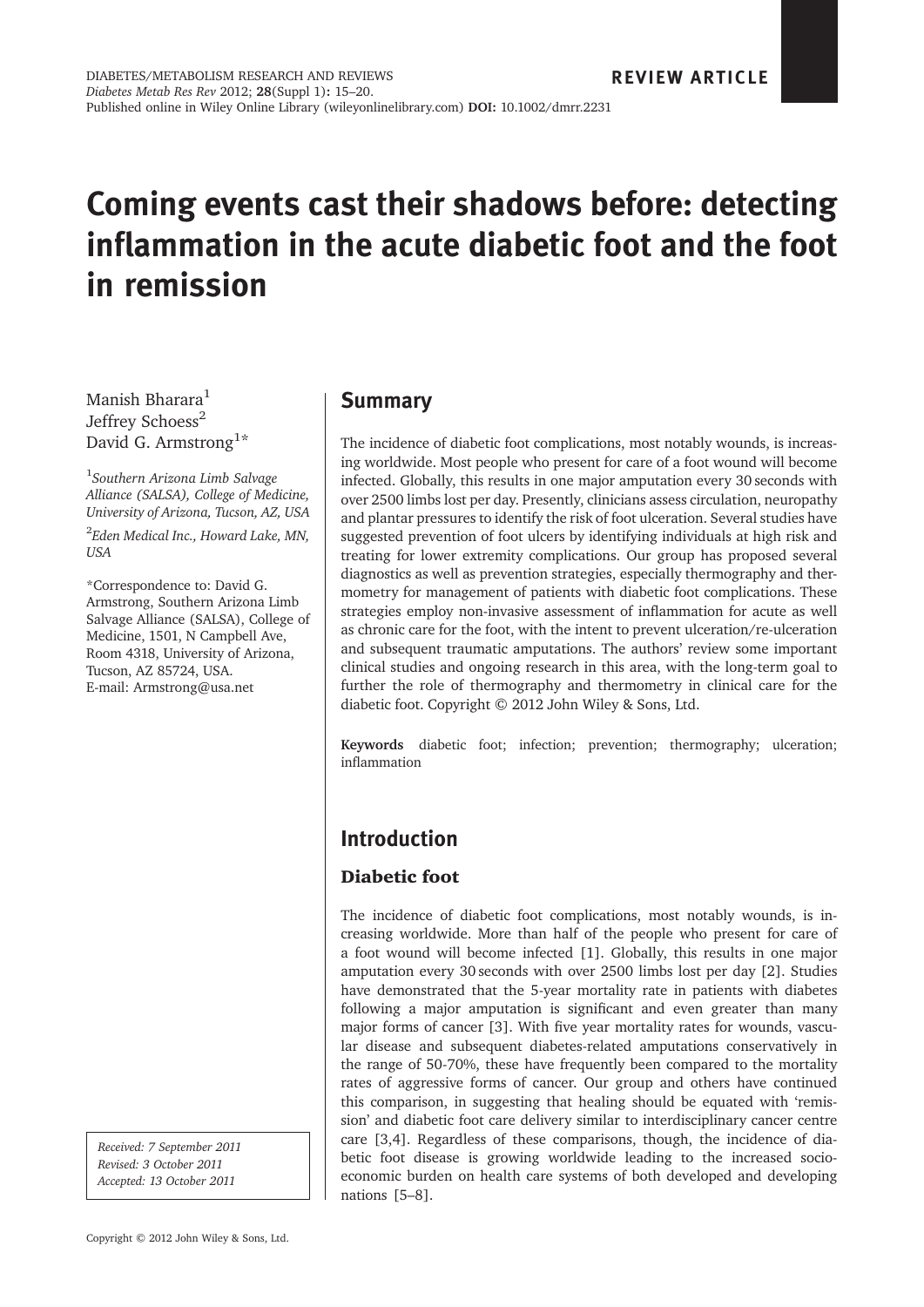#### Current status of care

Presently, clinicians assess circulation, neuropathy and plantar pressures to identify the risk of foot ulceration [9]. Several studies have suggested prevention of foot ulcers by identifying individuals at high risk and treating for lower extremity complications [10–12]. Our group has proposed several prevention strategies for disease management to improve clinical outcomes for patients suffering from diabetic foot complications [2,13]. There are many clinical parameters available to the physician that are used to assess the severity of a diabetic foot infection and other risk factors; however, most are largely subjective with very few reliable practical clinical markers available to assist the clinician. The key common factor that appears to be present both in dysfunctional healing and in predicting breakdown may be inflammation.

# Thermographic evaluation of the diabetic foot: acute and chronic assessments

Non-invasive assessment for inflammation might be best divided into care of acute diabetic foot conditions [wound healing, Charcot neuro-osteoarthropathy (CN)] and preventative care for the foot in remission (prevention of severe ulceration/re-ulceration). We will divide our discussion into those topics.

### Acute inflammation detection

#### Wound-healing assessment

It is important that any proposed methodology for analysing a thermal image be standardized to create uniformity in the process for measuring and collection of data. In the use of infrared (IR) thermography, the anatomical surfaces of the foot are examined to identify potential hot or cold spots where inflammation or circulatory loss may be occurring. One can then supplement the examination with visible imagery or a composite (visual superimposed on thermal) image to determine the size, shape and curvature of the wound, which can help answer the question of how large or extensive the wound may be.

This approach, however, only provides the clinician a general qualitative process for the analysis of the thermal images of wounds, and there remains a need for an objective parameter or alternatively an index based on thermal profile of the wound site. This is most important when tracking the progress of wound healing over time.

Peripheral neuropathy and underlying inflammation impairs the wound healing. These effects may be quantified by using thermal imaging. The underlying cellular mechanisms for wound healing are complex, and responses are severely affected by the presence of diabetes that modulates in the metabolic activity. Wound healing in a diabetic patient presents a challenging problem for clinicians for a number of reasons. In a healthy patient, wound healing progresses through three distinct stages: the inflammatory stage, which begins at the time the wound occurs and is signalled by the adherence of platelets to exposed collagen, which aggregate with fibrin to form a clot. Polymorphonuclear leukocytes then arrive and assist in combating infection. In the proliferative phase, new capillaries form, and fibroblasts activate to synthesize collagen and proteoglycans. Lastly, the maturation stage occurs in which collagen tissue is remodeled.

Figure 1 illustrates the contextual framework for the application of thermography (or thermometry) in an assessment of diabetes-related lower extremity complications. Although the aforementioned mechanisms are hard to quantify by a single test or modality, the assessment of thermal patterns provides a unique way to measure the effect of cellular or metabolic activity of healing. The progression of wound healing can be determined by calculating the thermal index (TI) of the wound on the basis of the thermal profile obtained by IR thermometry. This processed image can be used to calculate an index described as follows.

$$
TI = (\Delta T * a)/A,
$$

where  $\Delta T$  is the temperature difference between the ulcer and mean foot temperature,  $a$  is the area of the isotherm (highest to lowest temperature) in the ulcer area, and A is the area of the wound bed. Area is calculated in terms of the pixels for this analysis. The choice of the highest and lowest isotherms must be made at the beginning of the analysis and followed consistently. Currently, these features are manually obtained from the thermal image.

Figure 2 provides a typical thermal image and a visual image for the plantar foot ulcer. Figure 3 provides schematic for the wound inflammatory index calculation. The image is from a 78-year-old test subject recorded on 11 November 2009. The average foot temperature of 85.4 F was obtained by recording the temperature at six anatomical sites (metatarsal head (MTH) nos. 1–5 and hallux). The active wound bed was measured to be 22 387 pixels, while the area of the lowest temperature had a pixel count of 2753. The lowest temperature was 78.4 F. The resultant TI was calculated to be 0.862. Another set of thermographic measurements was performed 21 days later on 01 December 2009. The analysis indicated an increase in average foot temperature up to 88.0 F (increase of 2.7 F), a larger wound area of 33 856 pixels and a TI of 0.443, indicating progress towards wound healing.

Bharara et al. [14] reported the wound inflammatory index for a patient with plantar foot wound, followed serially until healing. We found that the TI/wound inflammatory index may indicate a shift from negative to positive  $(p < 0.05)$ , before it reaches zero at healing. The changes in thermal patterns or thermal morphology indicate a flare response at the wound periphery, which triggers at around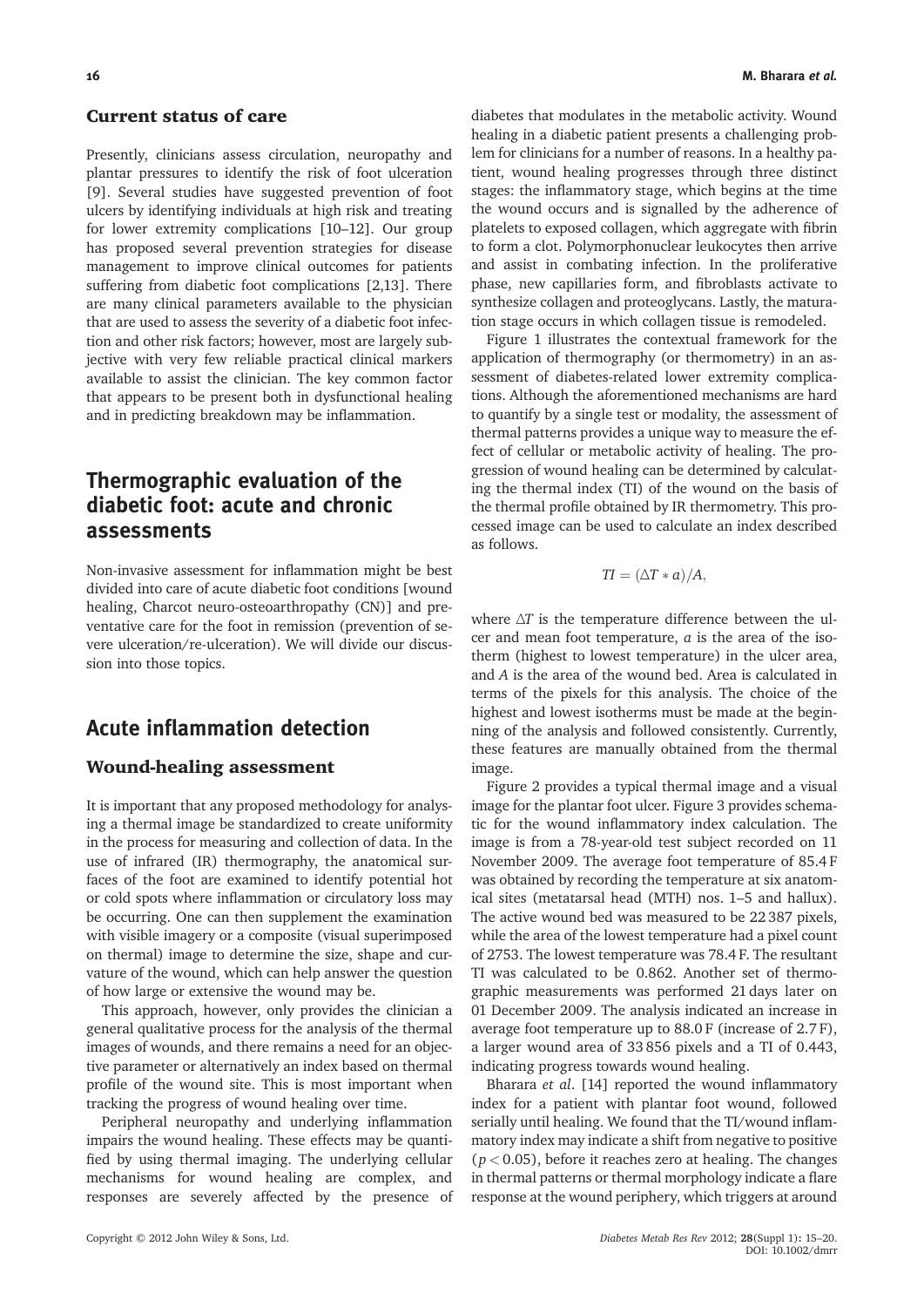

Figure 1. Contextual framework for thermography and thermometry in management of diabetic foot complications

day 14, and this acute inflammation around the wound begins to subside leading to healing. The wound inflammation index correlated with the standard wound size measures at weekly patient visits [14].

#### Assessment of CN

Najafi et al. [15], in a recent investigation, provided evidence about the poor metabolic regulation following controlled walking test for patients with acute CN [15]. They reported that at 50 steps, patients with CN had a significantly higher temperature drop compared with those with no CN. Additionally, at 200 steps, the temperature for patients with CN significantly increased unilaterally, while those with no CN had a non-significant difference between the two feet. This is the first study evaluating the stress and recovery response in patients with CN. Such strategies need further evaluation to study the variability in thermal response to controlled walking with the intent to develop interventions that address trauma (and increased temperatures) during activities of daily living, such as walking.



Figure 2. Typica thermal image (A) and visual image (B) of a wound (Courtesy of Eden Medical, Inc.)

### Chronic assessment

#### Inflammation: target for prevention in care of the foot in 'remission'

It is often the pressure–activity imbalance, where repetitive stress on the plantar tissue in concert with the underlying neuropathy and biomechanical abnormalities, that leads to an ulcer (or frank skin breakdown) [16–19]. Inflammation is one of the earliest signs of impending foot ulceration in a diabetic patient. While many of the characteristic signs of inflammation (i.e. pain, redness, swelling and loss of function) are difficult to assess objectively, warmth can be measured objectively through thermal imaging. In the neuropathic extremity, pain and loss of function may be absent because of degenerated nerve fibres. However, the signs of redness, swelling and excessive heat are robust diagnostic indicators of pathology change leading to wound-related ulceration. Local skin warmth has been found to be a relatively consistent surrogate marker for inflammation [20]. Thermography may be one of the more promising emerging modalities for the evaluation of diabetic foot wounds [11,21–23].

Thermal changes under the plantar aspect of the foot may be the result of vascular compromise, diabetic neuropathy, skeletal changes (repetitive stress-induced inflammation), infection or a combination of these factors. IR thermography is a real-time temperature measurement technique, which produces a coloured visualization of thermal energy emitted by the measurement site at temperature above absolute zero. The technological advances in IR cameras in speed and spatial resolution now make it possible to quantitatively assess thermal patterns [11]. Although IR thermography has poor specificity, it can be used in conjunction with other modalities to help predict current and future outcomes for diabetic neuropathic wounds.

Progressive degeneration of sensory nerve pathways is thought to affect thermoreceptors and mechanoreceptors equally. However, clinical evidence suggests a bias towards evaluation of mechanoreceptors. Thermal imaging is a valuable adjunct to the physical examination of the foot. Table 1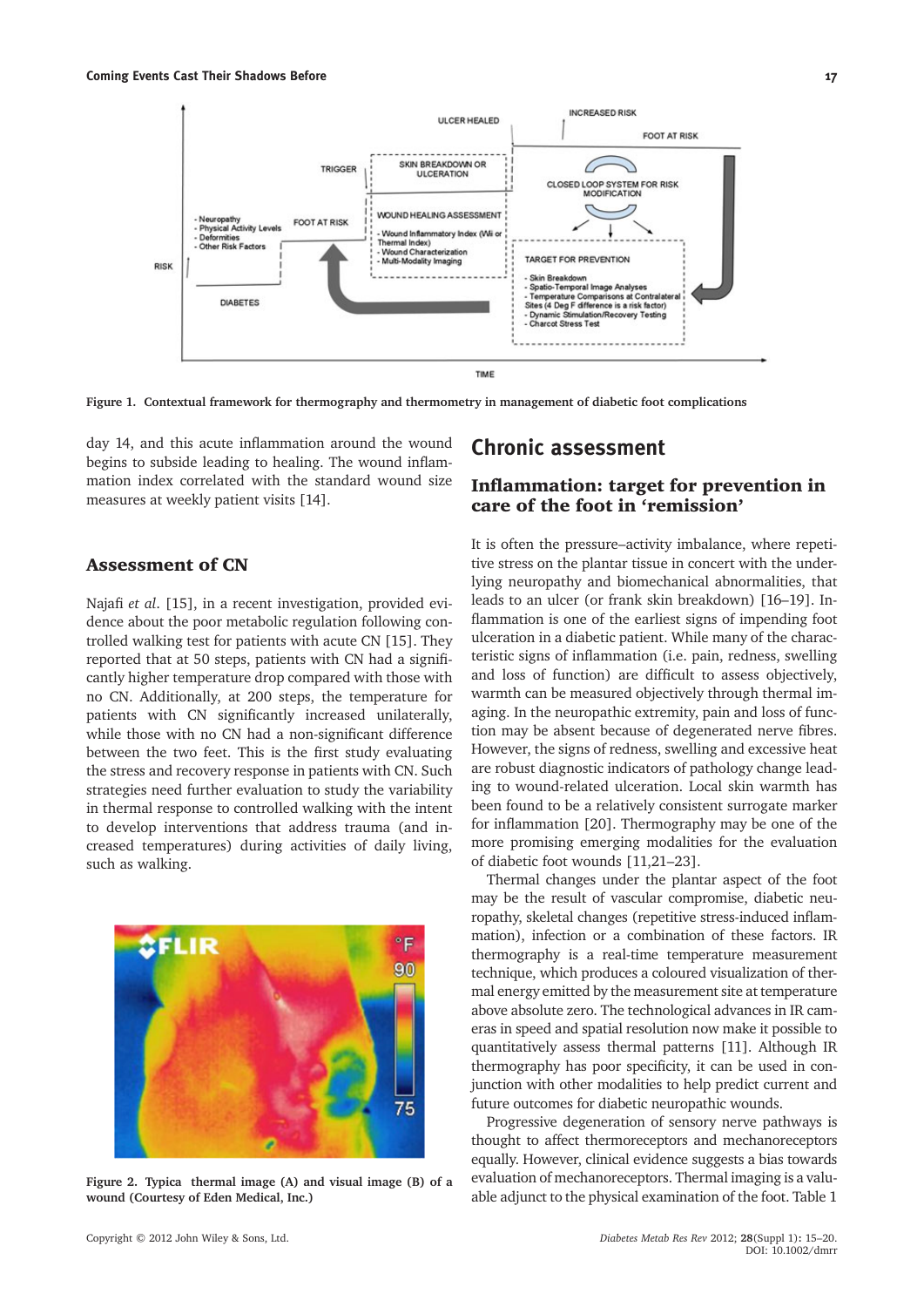

Figure 3. Illustration of wound inflammatory index calculation (Courtesy of Eden Medical, Inc.)

lists key studies from the published literature by specific applications in diabetes lower extremity complications.

The current evidence on the use of thermography (and thermometry) could be divided into seven main areas, which are real-time dynamic thermometry, longitudinal foot temperature analysis, infection outcome analysis, preventing ulcer recurrence, response to external stimuli, spatio-temporal image analysis and wound analysis. Specific studies addressing each area are referenced in Table 1. However, it must be emphasized that the largest clinical evidence supporting thermometry exists in the area of preventing recurring ulcers. Lavery and Armstrong have

shown the efficacy of using handheld dermal thermometers in reducing rates of recurring ulcers by four to ten times, in three independent clinical trials [24–26]. Table 2 lists the three randomized clinical trials and their findings.

Although the prevention strategy is effective, there is a need for a clinical thermography system that can predict wound healing as well as aid clinicians in adapting their therapies per wound-healing response. Recent advances in technology have now afforded cost-effective means to realize such prediction algorithms [14,27,28]. In this article, we review the recent advances in thermal assessment technology and its specific applications for diabetic foot care.

| Study No. | Year      | Type                               | Description                                                                                                                                                                  |
|-----------|-----------|------------------------------------|------------------------------------------------------------------------------------------------------------------------------------------------------------------------------|
| 1         | 2003-2007 | Ambulatory temperature<br>analysis | Dynamic (real time) plantar temperature analysis for<br>polyneuropathy evaluation [30-32]                                                                                    |
| 2         | 2009-2010 | Foot temperature<br>analysis       | Foot temperatures in patients with type 2<br>diabetes with and without neuropathy [33,34]                                                                                    |
| 3         | 2007      | Infection outcome<br>evaluation    | Assessment of thermal imaging's ability to predict<br>outcomes in diabetic foot infections [20]                                                                              |
| 4         | 2009      | Prevention                         | Liquid crystal thermography for preventing diabetic foot<br>wounds [22,35]                                                                                                   |
| 5         | 2004-2007 | Prevention                         | Three randomized clinical trials evaluating home monitoring<br>of foot temperatures $-4$ °F difference between contralateral foot<br>sites predicts recurring ulcers [24-26] |
| 6         | 2008      | Response to external<br>stimuli    | Cold immersion/warm immersion recovery response in diabetic<br>neuropathic patients [36,37]                                                                                  |
| 7         | 1996      | Response to external<br>stimuli    | Cutaneous reactive hyperemia analysis in porcine model [38]                                                                                                                  |
| 8         | 2011      | Spatio-temporal image<br>analysis  | Thermographic pattern analysis for circulatory analyses in the<br>diabetic feet based on the angiosomes concept [39]                                                         |
| 9         | 2009      | Spatio-temporal image<br>analysis  | Thermal imaging for screening at-risk patients and identifying<br>latent callous, circulatory disorders and diabetic neuropathy [29,40,41]                                   |
| 10        | 2002      | Wound analysis                     | Wound as well as thermal recovery tendency analysis for diabetic patients<br>$[27]$                                                                                          |
| 11        | 2010      | Wound analysis                     | Wound healing trajectory analysis for diabetic foot wounds using wound<br>inflammatory index [14]                                                                            |
| 12        | 2005      | Wound analysis                     | Wound characterization and metabolic correlation with thermal as well as<br>hyperspectral imaging [28]                                                                       |

Table 1. Summary of key studies published in this area, stratified by specific applications in diabetic foot complications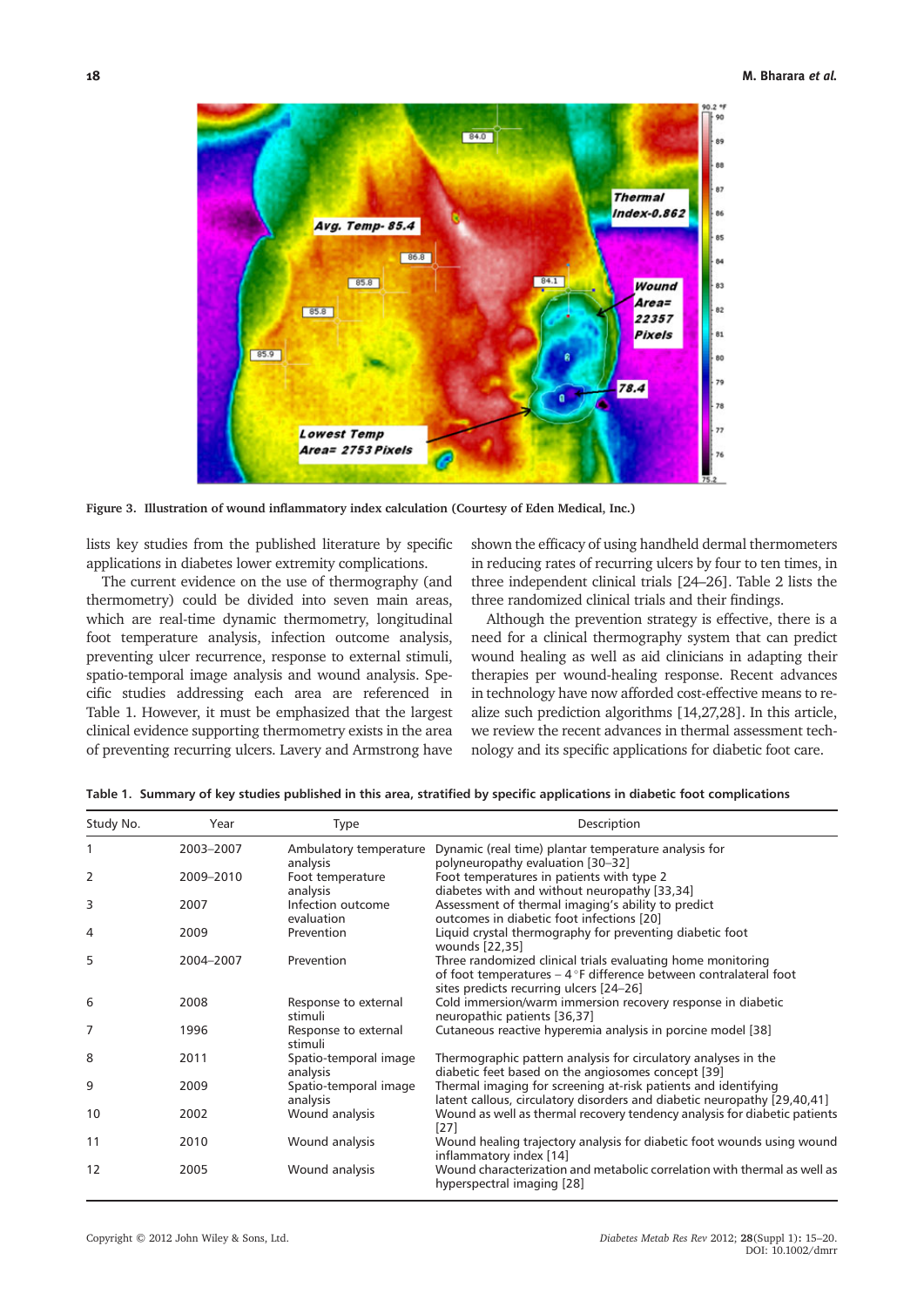|  |  |  |  |  |  | Table 2. Summary of the three randomized clinical trials demonstrating the effectiveness of handheld dermal thermometers |
|--|--|--|--|--|--|--------------------------------------------------------------------------------------------------------------------------|
|--|--|--|--|--|--|--------------------------------------------------------------------------------------------------------------------------|

| Study                               | Study design     | Duration of study<br>(months) | Ulceration control<br>group $(\%)$ | Ulceration thermometry<br>group $(\%)$ |
|-------------------------------------|------------------|-------------------------------|------------------------------------|----------------------------------------|
| Diabetes Care (2004)                | <b>RCT (85)</b>  |                               | 20                                 |                                        |
| Diabetes Care (2007)                | RCT (172)        |                               | 29.3 and 30.4                      | 8.5                                    |
| American Medical Association (2007) | <b>RCT (255)</b> |                               | 12.2                               | 4.7                                    |

RCT, randomized clinical trial.

# **Discussion**

The pathophysiology behind a diabetic foot ulceration and subsequent complication is well understood. The clinician will generally obtain a thorough medical history and assess the orthopaedic, vascular, dermatological and neurological statuses of a patient to identify risks associated with foot ulceration. More recently, technological advances have provided efficient modalities that can advance the management of patients with diabetic foot disease through early diagnosis, surgical management and future prevention for these patients. Thermometry is a prime example of such technological advances and has shown clinically that assessments of plantar foot temperatures are not only useful in the prevention of recurring ulcers but also may be indicative of subclinical neuropathy and assess the wound healing trajectory [14].

The advantages of the IR technique over other modalities available include its noninvasive nature, the safety of the examination and ease and speed of use. This type of system provides a complimentary assessment alongside routine sensory-testing modalities, aimed to objectively address the risk factors and/or response to therapy. Although several limitations of the proposed technique exist such as patient positioning, camera positioning, image registration (overlay of the visual image on the thermal image) and automation of the analysis, these all can be addressed in an elaborate feasibility study with extended efforts in developing the analytical tools and processes to minimize computational errors for the wound area.

From a clinical standpoint, with the combination of this technique with other modalities currently available, we can help develop a pervasive health care regime that will provide economical and standardized treatment that will result in decreased outpatient visits, unnecessary hospitalizations and traumatic complications such as amputation [28,29]. One important benefit of the imaging modalities is the real-time education and empowerment of patients, as visual feedback on health status may help motivate patients to monitor their pathological state and maximize adherence to therapy.

### Conclusion

There is a growing body of evidence emerging from our group's work in this area to build a knowledge base in thermal measurements. This may assist the primary care team's ability to successfully use diabetic ulcer prevention strategies. A brief summary of some important clinical studies and ongoing research is presented earlier. The long-term goal of this research is to further the role of thermometry and thermography in clinical care for the diabetic foot, especially by empowering the primary care team to identify high-risk patients and preventing traumatic consequences of this disease through objective parameters. Review of key work published in this area, suggests that thermal imaging provides a useful tool for preventing wounds and assessing wound healing.

The wound inflammatory index or TI and Charcot stress test may provide a scoring range for the assessment of wounds and acute CN, respectively, by considering physiological as well as morphological changes to the skin's surface. This additionally helps achieve a comprehensive understanding of the significance of small temperature changes in the wounds and its association with wound chronicity. The use of thermal techniques has largely remained a research tool; however, the availability of quantitative tools may help clinical integration and routine assessments. Further works should be aimed at studying as well as documenting thermal findings in lower extremity wounds in well-designed clinical trials.

# Conflict of interest

M Bharara and DG Armstrong are on the Scientific Advisory Board for Medavinci, The Netherlands.

J Schoess is the president and the chief executive officer of the Eden Medical Inc., which is the prime recipient of the National Institutes of Health Grant (#1R43DK083782) for developing an infrared thermal scanning system for the lower extremity assessment, especially foot ulcers.

# References

1. Lavery LA, Armstrong DG, Wunderlich RP, Tredwell J, Boulton AJ. Diabetic foot syndrome: evaluating the prevalence and incidence of foot pathology in Mexican Americans and non-Hispanic whites from a diabetes disease management cohort. Diabetes Care 2003; 26(5): 1435–1438.

- 2. Bharara M, Mills JL, Suresh K, Rilo HL, Armstrong DG. Diabetes and landminerelated amputations: a call to arms to save limbs. *Int Wound J* 2009; **6**(1): 2-3.
- 3. Armstrong DG, Wrobel J, Robbins JM. Guest editorial: are diabetes-related wounds and amputations worse than cancer? Int Wound  $\hat{J}$  2007; 4(4): 286-287.
- 4. Armstrong DG, Mills JL. Toward a change in syntax in diabetic foot care: